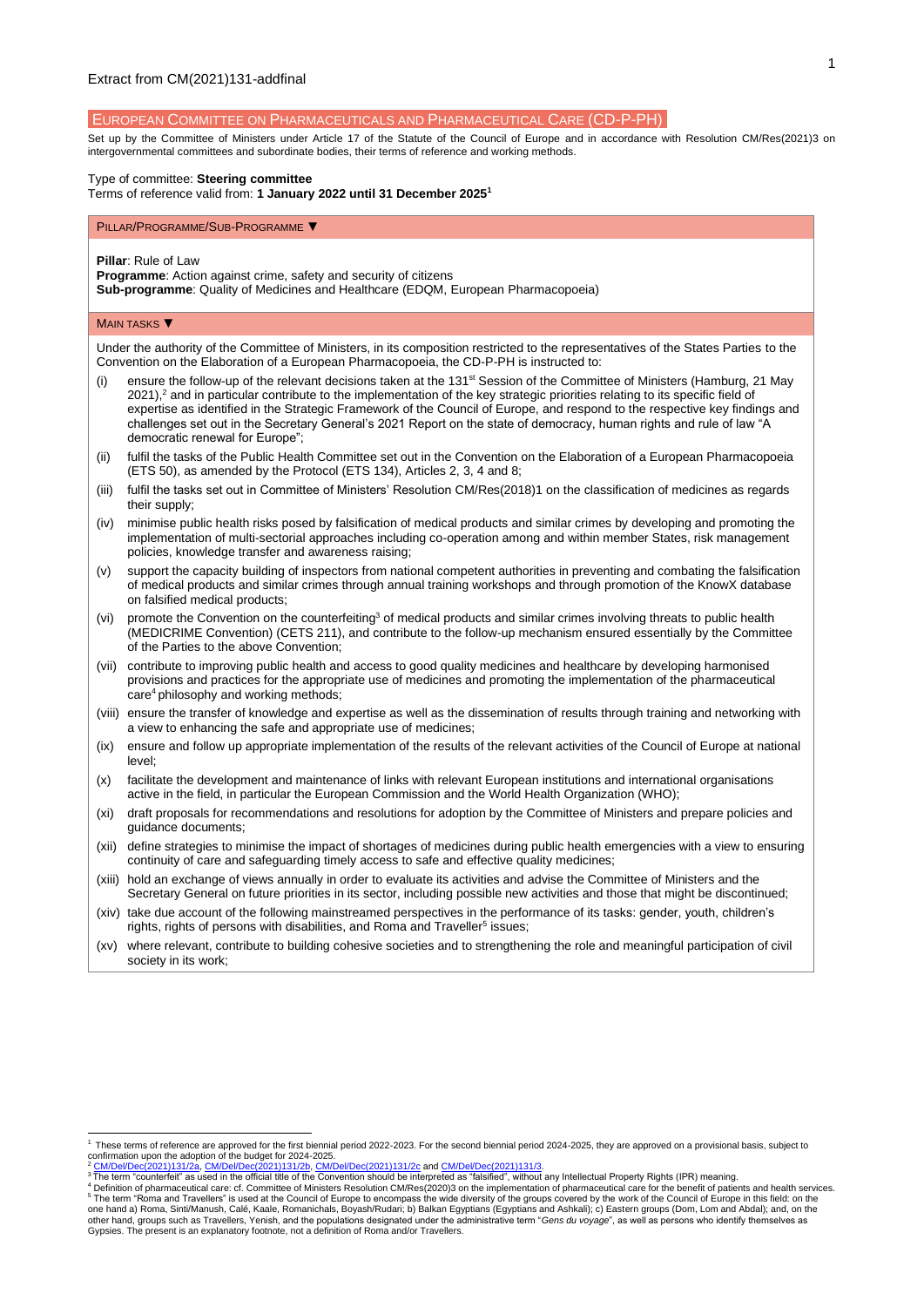| (xvi) in accordance with decisions CM/Del/Dec(2013)1168/10.2 of the Committee of Ministers, carry out, at regular intervals,           |
|----------------------------------------------------------------------------------------------------------------------------------------|
| within the limits of the available resources and bearing in mind its priorities, an examination of some or all of the                  |
| conventions for which it has been given responsibility, <sup>6</sup> in co-operation, where appropriate, with the relevant convention- |
| based bodies, and report back to the Committee of Ministers:                                                                           |

(xvii) contribute to the achievement of, and review progress towards, the UN 2030 Agenda for Sustainable Development, in particular with regard to Goal 3: Good health and well-being and Goal 5: Gender Equality.

# MAIN DELIVERABLES ▼

Under the authority of the Committee of Ministers, the CD-P-PH is instructed to complete the following deliverables, within the following deadlines:

|    |                                                                                                                                                                                                                                                                              | Deadline $\Psi$         |
|----|------------------------------------------------------------------------------------------------------------------------------------------------------------------------------------------------------------------------------------------------------------------------------|-------------------------|
| 1. | Report on best practices for reclassification of medicines                                                                                                                                                                                                                   | 31/12/2022              |
|    | 2. Draft Recommendation on thefts/losses/diversions of medicinal products (including reporting to<br>national health authorities and actions to be taken by them and other stakeholders)                                                                                     | 31/12/2022              |
| 3. | Draft Revised Resolution ResAP(2007)2 on good practices for distributing medicines via mail order                                                                                                                                                                            | 31/12/2022              |
| 4. | Strategy document to disseminate and promote the implementation of resolutions related to<br>pharmaceuticals and pharmaceutical care                                                                                                                                         | 31/12/2022              |
|    | 5. Handbook compiling knowledge transferred to inspectors from national competent authorities in the<br>annual training workshops on detection of falsified medical products during routine inspections                                                                      | 31/12/2022              |
| 6. | Best practices for traceability of medicines in hospital settings to minimise the occurrence of<br>medication administration errors and ensure patient safety                                                                                                                | 31/12/2023              |
| 7. | Guidance on definitions related to the fight against falsified medicines, accompanied by a compilation<br>of relevant cases; primary target audience: national health authorities                                                                                            | 31/12/2023              |
|    | 8. Guidance document on safe use of herbal products                                                                                                                                                                                                                          | 31/12/2023              |
| 9. | Guidance document to harmonise the medication review process in different care settings and for<br>various target patient groups                                                                                                                                             | 31/12/2023              |
|    | 10. Report on implementation of pharmaceutical care activities (Resolution CM/Res(2020)3 on the<br>implementation of pharmaceutical care for the benefit of patients and health services) in a selected<br>number of member States                                           | 31/12/2024              |
|    | 11. Best practices on borderline products in the enforcement of medical product legislations                                                                                                                                                                                 | 31/12/2024              |
|    | 12. Best practices for cytotoxic medicine surveillance in Europe aimed at ensuring safe and appropriate<br>use of cytotoxic medications                                                                                                                                      | 31/12/2025              |
|    | 13. Methodological quide for selecting medicines at risk of shortage during public health emergencies,<br>guiding on how to address these shortages via the optional and temporary use of standardised<br>pharmacy preparations in hospital and community pharmacy settings. | 31/12/2025              |
|    | 14. Concept paper listing potential strategies to address shortages of medicines during public health<br>emergencies via optional and temporary use of standardised pharmacy preparations in hospital and<br>community pharmacy settings                                     | 31/12/2025              |
|    | 15. Biannual revisions of the appendices of Resolution CM/Res(2018)1 on the classification of medicines<br>as regards their supply                                                                                                                                           | 31/12 of<br>each year   |
|    | 16. Compilation of evidence-based classification reviews focusing on therapeutic classes of medicines<br>relevant for public health but not harmonised in terms of classification status                                                                                     | 31/12 of<br>each year   |
|    | 17. Biannual updates of the Melclass database with comprehensive data collection on classification of<br>medicines in Council of Europe member States                                                                                                                        | $31/12$ of<br>each year |
|    | 18. Biannual monitoring of medication safety issues and their potential impact on the classification status<br>of medicines                                                                                                                                                  | $31/12$ of<br>each year |

#### COMPOSITION ▼

#### MEMBERS:

Governments of the States Parties to the Convention on the Elaboration of a European Pharmacopoeia are invited to designate one representative of the highest possible rank with expertise in a field covered by these terms of reference. Each member of the committee shall have one vote. Where a government designates more than one member, only one of them is entitled to take part in voting.

The sending authorities of the member States will bear the travel and subsistence expenses for their representatives' participation in the meetings of the CD-P-PH. The travel and subsistence expenses of the Chair for participating in the meetings of the CD-P-PH will be borne by the EDQM budget.

<sup>6</sup> Cf. relevant decisions of the Committee of Ministers [\(CM/Del/Dec\(2013\)1168/10.2\)](https://search.coe.int/cm/Pages/result_details.aspx?Reference=CM/Del/Dec(2013)1168/10.2) and list of Conventions in documen[t CM\(2021\)132.](https://search.coe.int/cm/Pages/result_details.aspx?Reference=CM(2019)132)